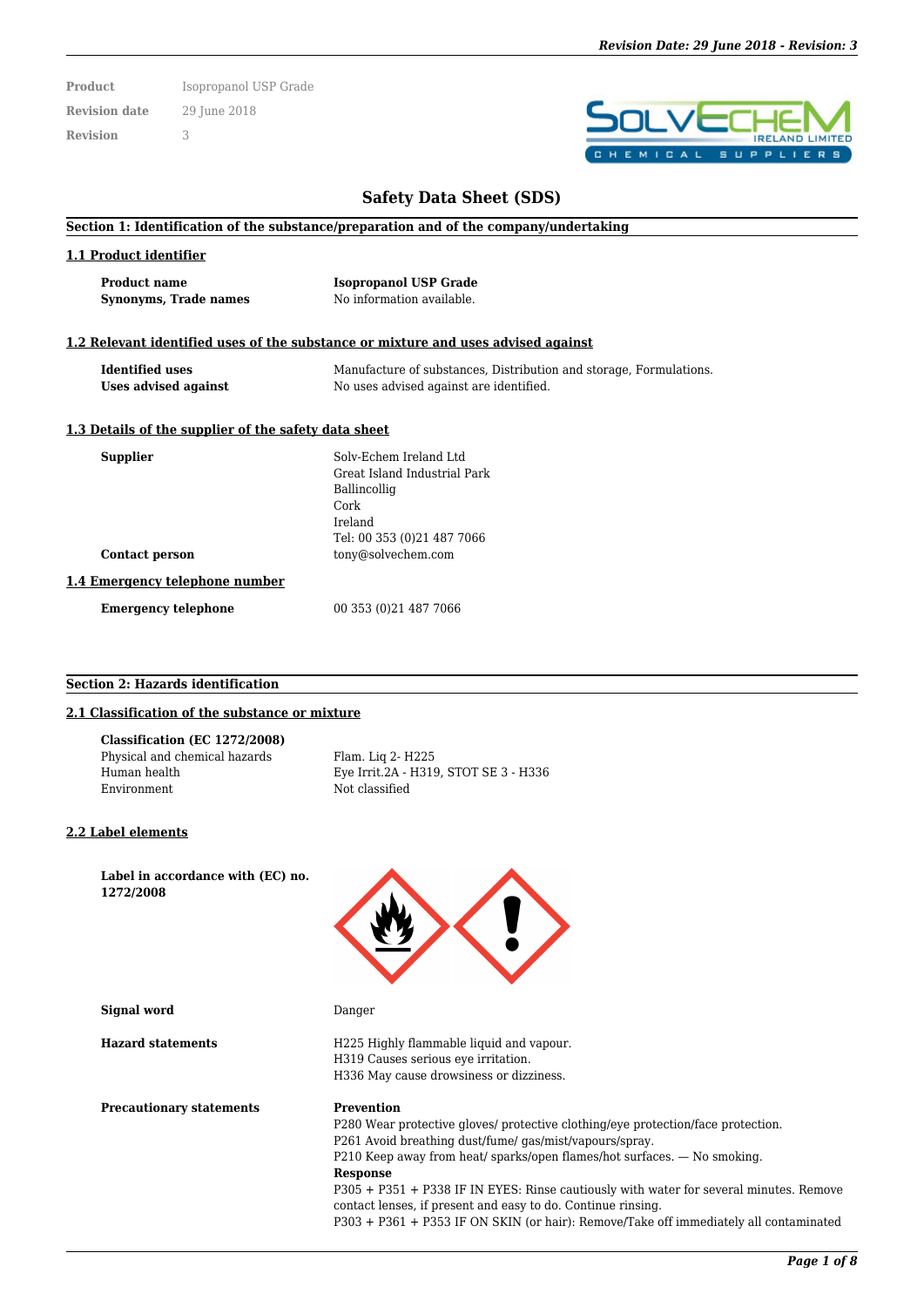clothing. Rinse skin with water/ shower. **Storage** P403 + P233 Store in a well-ventilated place. Keep container tightly closed.

#### **2.3 Other hazards**

None known.

## **Section 3: Composition/identification of ingredients**

## **3.1 Substance**

Not applicable.

## **3.2 Mixtures**

| Name                                                                 |                                       | Product identifier Reg. EU 1272/2008                            | $\frac{9}{0}$ |
|----------------------------------------------------------------------|---------------------------------------|-----------------------------------------------------------------|---------------|
| propan-2-ol                                                          | CAS-No.: 67-63-0<br>EC No.: 200-661-7 | Eye Irrit.2A - H319, Flam. Liq 2- H225, STOT SE 3 - H336        | $60-100%$     |
| The full text for all hazard statements are displayed in section 16. |                                       |                                                                 |               |
|                                                                      |                                       |                                                                 |               |
| <b>Composition comments</b>                                          |                                       | The data shown are in accordance with the latest EC Directives. |               |

## **Section 4: First aid measures**

#### **4.1 Description of first aid measures**

| <b>General information</b> | General first aid, rest, warmth and fresh air.                                                                                                                                                                                          |
|----------------------------|-----------------------------------------------------------------------------------------------------------------------------------------------------------------------------------------------------------------------------------------|
| <b>Inhalation</b>          | Move injured person into fresh air and keep person calm under observation. If necessary,<br>seek hospital and bring these instructions.                                                                                                 |
| Ingestion                  | Rinse mouth with water. Consult a doctor/medical service if you feel unwell.                                                                                                                                                            |
| Skin contact               | Wash the skin immediately with soap and water. Immediately remove contaminated clothing<br>Continue to rinse for at least 15 minutes. Get medical attention if irritation persists after<br>washing.                                    |
| Eye contact                | Do not rub eye. Immediately flush with plenty of water for up to 15 minutes. Remove any<br>contact lenses and open evelids widely. If irritation persists: Continue flushing during<br>transport to hospital. Bring these instructions. |

## **4.2 Most important symptoms and effects, both acute and delayed**

| <b>General information</b> | Central nervous system depression, prolonged or repeated exposure can cause:, Nausea,<br>Headache, Vomiting, Narcosis, Drowsiness, Overexposure may cause mild, reversible liver<br>effects. |
|----------------------------|----------------------------------------------------------------------------------------------------------------------------------------------------------------------------------------------|
| <b>Inhalation</b>          | Vapours may cause headache, fatique, dizziness and nausea.                                                                                                                                   |
| Ingestion                  | May cause discomfort if swallowed.                                                                                                                                                           |
| Skin contact               | Prolonged contact may cause redness, irritation and dry skin.                                                                                                                                |
| Eye contact                | May cause severe irritation to eyes.                                                                                                                                                         |

#### **4.3 Indication of any immediate medical attention and special treatment needed**

| Notes to the physician | Treat Symptomatically. |
|------------------------|------------------------|
|                        |                        |

## **Section 5: Fire-fighting measures**

## **5.1 Extinguishing media**

| Extinguishing media            | Extinguish with alcohol-resistant foam, carbon dioxide, dry powder or water fog. |
|--------------------------------|----------------------------------------------------------------------------------|
| Unsuitable extinguishing media | No unsuitable extinguishing media identified.                                    |

## **5.2 Special hazards arising from the substance or mixture**

| <b>Hazardous combustion products</b> | Carbon Oxides.                                                |
|--------------------------------------|---------------------------------------------------------------|
| Unusual fire & explosion hazards     | Highly Flammable!                                             |
| Specific hazards                     | Vapours may be ignited by a spark, a hot surface or an ember. |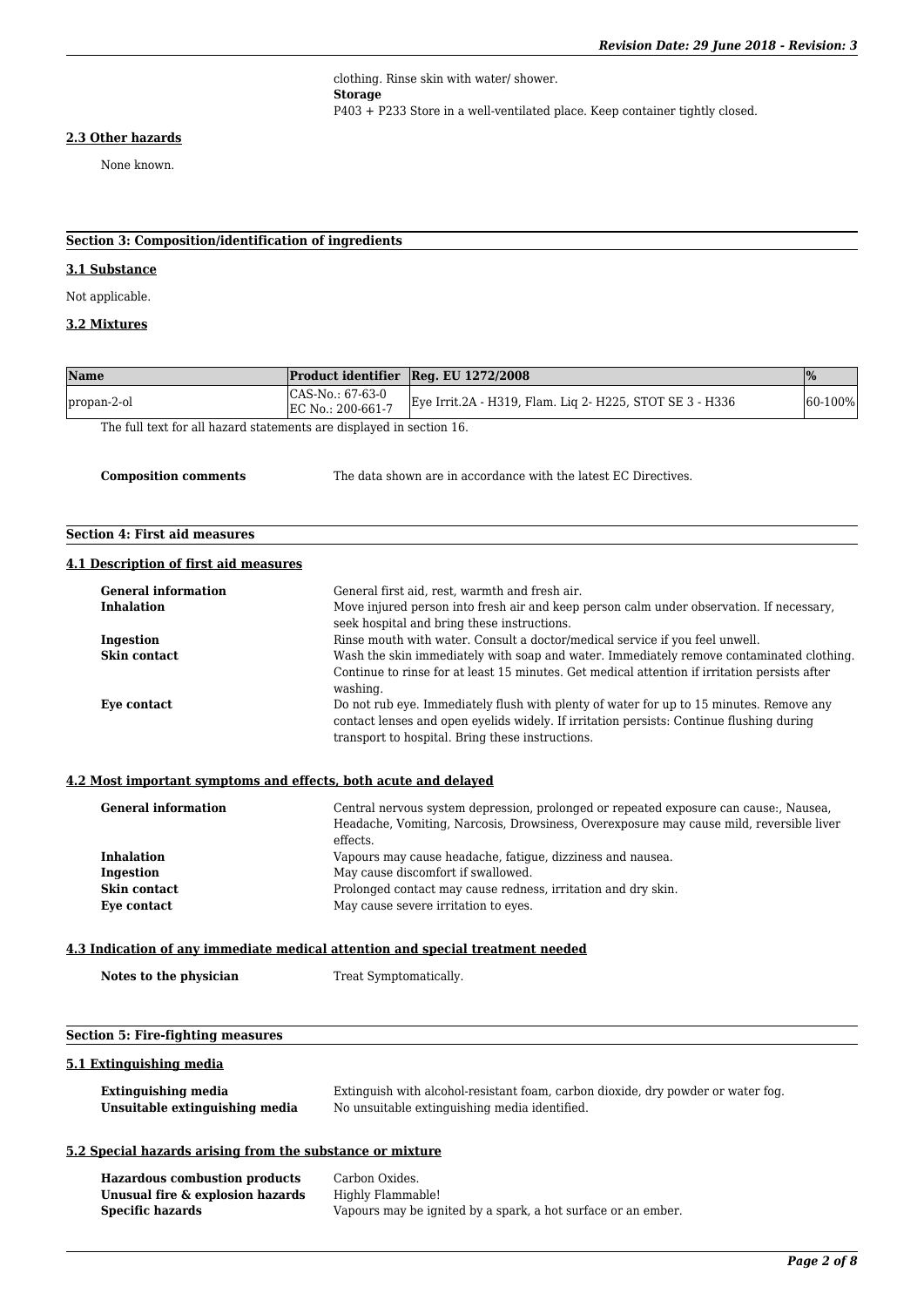# **5.3 Advice for firefighters**

| Special fire fighting procedures | If possible, fight fire from protected position. Ventilate closed spaces before entering them.                                                                                                                                |
|----------------------------------|-------------------------------------------------------------------------------------------------------------------------------------------------------------------------------------------------------------------------------|
|                                  | Keep up-wind to avoid fumes. Containers close to fire should be removed immediately or                                                                                                                                        |
|                                  | cooled with water.                                                                                                                                                                                                            |
|                                  | TROLL OF THE COLORATION OF THE CONTRACTOR OF THE COLORATION OF THE COLORATION OF THE COLORATION OF THE COLORATION OF THE COLORATION OF THE COLORATION OF THE COLORATION OF THE COLORATION OF THE COLORATION OF THE COLORATION |

**Protective equipment for firefighters** Self contained breathing apparatus and full protective clothing must be worn in case of fire.

| Section 6: Accidental release measures<br>6.1 Personal precautions, protective equipment and emergency procedures |                                                                                                                                                                                                                                                      |  |
|-------------------------------------------------------------------------------------------------------------------|------------------------------------------------------------------------------------------------------------------------------------------------------------------------------------------------------------------------------------------------------|--|
|                                                                                                                   |                                                                                                                                                                                                                                                      |  |
| For emergency responders                                                                                          | No information available.                                                                                                                                                                                                                            |  |
| <b>6.2 Environmental precautions</b>                                                                              |                                                                                                                                                                                                                                                      |  |
| <b>Environmental precautions</b>                                                                                  | Do not discharge into drains, water courses or onto the ground.                                                                                                                                                                                      |  |
| 6.3 Methods and material for containment and cleaning up                                                          |                                                                                                                                                                                                                                                      |  |
| Spill clean up methods                                                                                            | Contain spillage, and then collect with an electrically protected vacuum cleaner or by wet-<br>brushing and place in container for disposal according to local regulations.                                                                          |  |
| 6.4 Reference to other sections                                                                                   |                                                                                                                                                                                                                                                      |  |
| Reference to other sections                                                                                       | For waste disposal, see section 13.                                                                                                                                                                                                                  |  |
| <b>Section 7: Handling and storage</b>                                                                            |                                                                                                                                                                                                                                                      |  |
| 7.1 Precautions for safe handling                                                                                 |                                                                                                                                                                                                                                                      |  |
| <b>Handling</b>                                                                                                   | Keep away from heat, sparks and open flame. Eliminate all sources of ignition. Use explosion<br>proof electric equipment. Provide good ventilation. Container must be kept tightly closed.                                                           |  |
| 7.2 Conditions for safe storage, including any incompatibilities                                                  |                                                                                                                                                                                                                                                      |  |
| <b>Storage precautions</b>                                                                                        | Flammable/combustible - Keep away from oxidisers, heat and flames. Take precautionary<br>measures against static discharges. Store in tightly closed original container in a well-<br>ventilated place. Store in an area secured under lock and key. |  |
| <b>Storage class</b>                                                                                              | Flammable liquid storage.                                                                                                                                                                                                                            |  |
| 7.3 Specific end use(s)                                                                                           |                                                                                                                                                                                                                                                      |  |
| Specific end use(s)<br><b>Usage description</b>                                                                   | The identified uses for this product are detailed in Section 1.2.<br>Use only according to directions.                                                                                                                                               |  |

# **Section 8: Exposure controls/Personal protection**

## **8.1 Control parameters**

| Component   | <b>STD</b> |             | TWA (8 Hrs)             | STEL (15mins)                            | <b>Notes</b> |
|-------------|------------|-------------|-------------------------|------------------------------------------|--------------|
| propan-2-ol | OEL        | 200.000 ppm | $0.000~\mathrm{ma/m^3}$ | $(400.000$ ppm $0.000$ mg/m <sup>3</sup> |              |
| propan-2-ol | OEL        | $200$ ppm   |                         | $400$ ppm                                |              |

**Ingredient comments** Ireland, Occupational Exposure Limits 2016.

## **8.2 Exposure Controls**

**Protective equipment**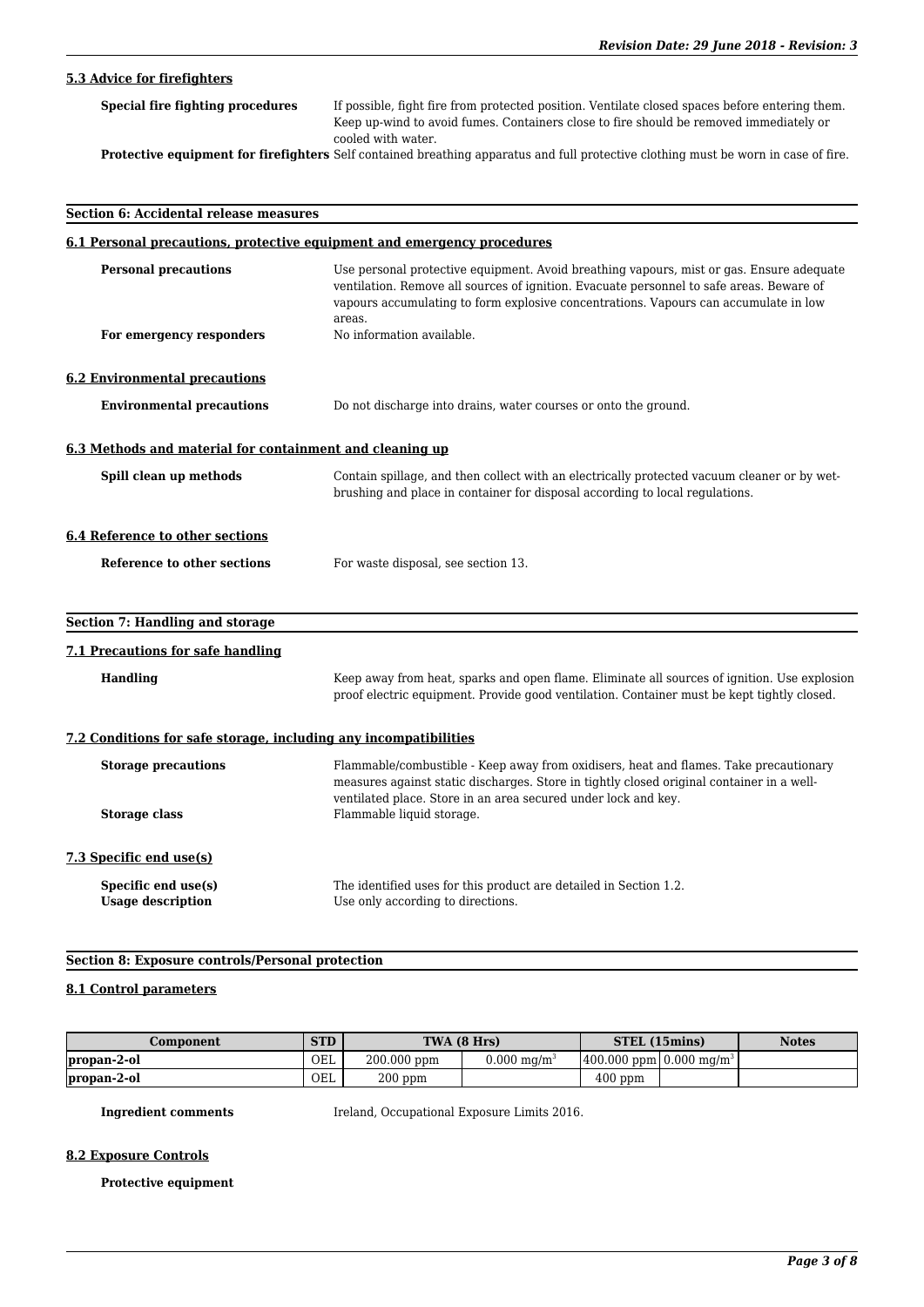

| <b>Engineering measures</b>  | Provide adequate ventilation, including appropriate local extraction, to ensure that the<br>defined occupational exposure limit is not exceeded.                                                                                                                       |
|------------------------------|------------------------------------------------------------------------------------------------------------------------------------------------------------------------------------------------------------------------------------------------------------------------|
| <b>Respiratory equipment</b> | If ventilation is insufficient, suitable respiratory protection must be provided.                                                                                                                                                                                      |
| <b>Hand protection</b>       | Wear chemical protective gloves that are in accordance with EN 374. The selection of the<br>suitable gloves does not only depend on the material, but also on further marks of quality<br>and varies from manufacturer to manufacturer.                                |
| Eye protection               | Face shield and safety glasses Use equipment for eye protection tested and approved under<br>appropriate government standards such as NIOSH (US) or EN 166(EU).                                                                                                        |
| Other protection             | Provide eyewash station.                                                                                                                                                                                                                                               |
| <b>Hygiene measures</b>      | DO NOT SMOKE IN WORK AREA! Wash at the end of each work shift and before eating,<br>smoking and using the toilet. Wash promptly if skin becomes wet or contaminated. Promptly<br>remove any clothing that becomes contaminated. When using do not eat, drink or smoke. |
| <b>Process conditions</b>    | Keep container tightly sealed when not in use.                                                                                                                                                                                                                         |

# **Section 9: Physical and chemical properties**

## **9.1 Information on basic physical and chemical properties**

| Appearance<br>Colour<br>Odour                     | Liquid.<br>Colourless.<br>Odour of alcohol. |
|---------------------------------------------------|---------------------------------------------|
| Odour threshold - lower                           | No information available.                   |
| Odour threshold - upper                           | No information available.                   |
| pH-Value, Conc. Solution                          | No information available.                   |
| pH-Value, Diluted solution                        | No information available.                   |
| <b>Melting point</b>                              | No information available.                   |
| Initial boiling point and boiling<br>range        | 9999.90                                     |
| <b>Flash point</b>                                | No information available.                   |
| <b>Evaporation rate</b>                           | No information available.                   |
| <b>Flammability state</b>                         | No information available.                   |
| Flammability limit - lower(%)                     | No information available.                   |
| Flammability limit - upper(%)                     | No information available.                   |
| Vapour pressure                                   | No information available.                   |
| Vapour density (air=1)                            | No information available.                   |
| <b>Relative density</b>                           | No information available.                   |
| <b>Bulk density</b>                               | No information available.                   |
| <b>Solubility</b>                                 | Miscible in water.                          |
| <b>Decomposition temperature</b>                  | No information available.                   |
| Partition coefficient; n-<br><b>Octanol/Water</b> | No information available.                   |
| Auto ignition temperature (°C)                    | No information available.                   |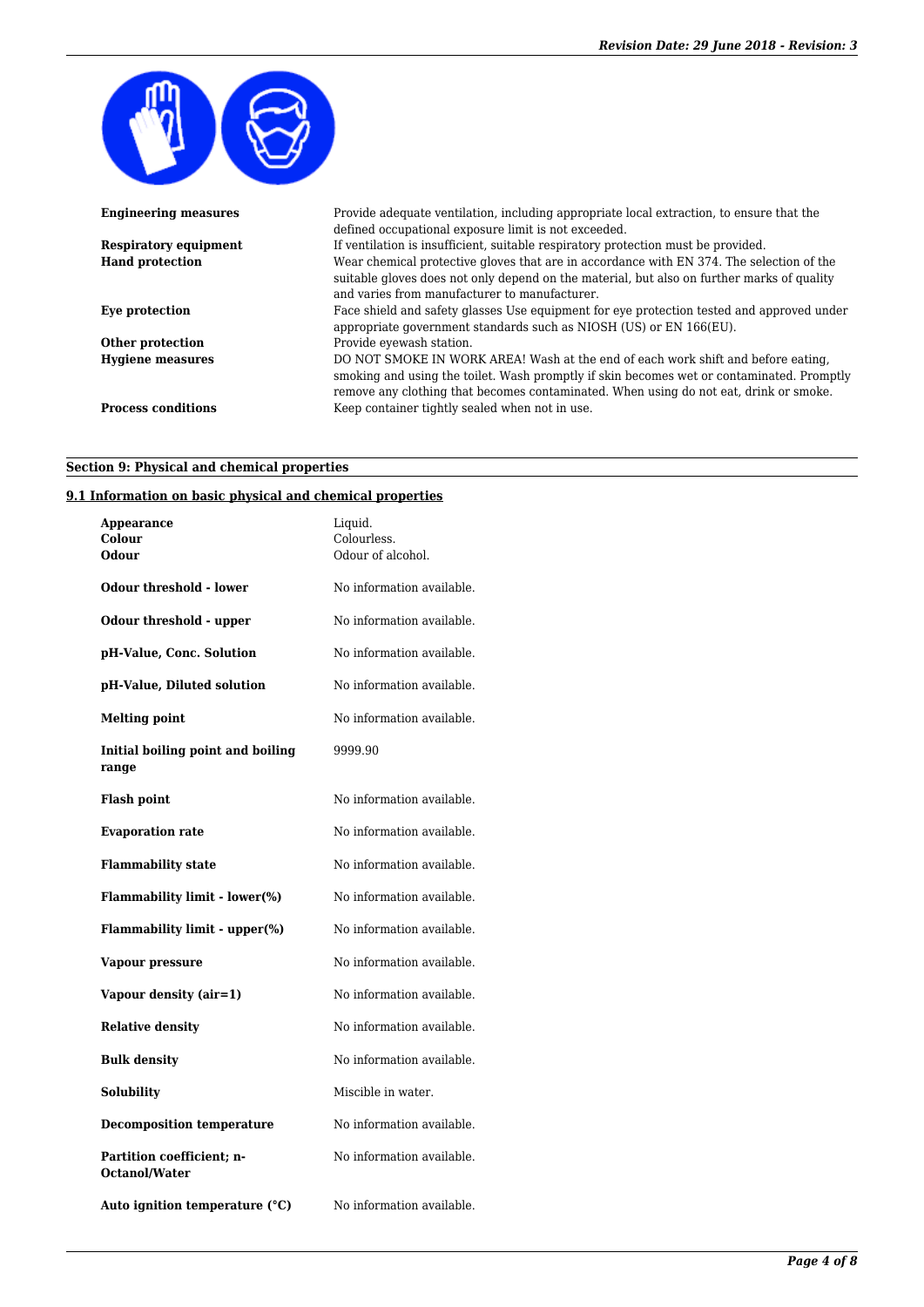|                                       | <b>Viscosity</b>                                                                                   | No information available.                                                                             |
|---------------------------------------|----------------------------------------------------------------------------------------------------|-------------------------------------------------------------------------------------------------------|
|                                       | <b>Explosive properties</b>                                                                        | No information available.                                                                             |
|                                       | <b>Oxidising properties</b>                                                                        | No information available.                                                                             |
|                                       | 9.2 Other information                                                                              |                                                                                                       |
|                                       | Molecular weight                                                                                   | No information available.                                                                             |
|                                       | Volatile organic compound                                                                          | No information available.                                                                             |
|                                       | <b>Other information</b>                                                                           | None.                                                                                                 |
|                                       |                                                                                                    |                                                                                                       |
|                                       | Section 10: Stability and reactivity                                                               |                                                                                                       |
| 10.1 Reactivity                       |                                                                                                    |                                                                                                       |
|                                       | <b>Reactivity</b>                                                                                  | No specific reactivity hazards associated with this product.                                          |
|                                       | 10.2 Chemical stability                                                                            |                                                                                                       |
|                                       | <b>Stability</b>                                                                                   | Stable under normal temperature conditions and recommended use.                                       |
|                                       | <b>10.3 Possibility of hazardous reactions</b>                                                     |                                                                                                       |
|                                       | <b>Hazardous reactions</b><br><b>Hazardous polymerisation</b><br><b>Polymerisation description</b> | None known.<br>Will not polymerise.<br>No information available.                                      |
|                                       | <b>10.4 Conditions to Avoid</b>                                                                    |                                                                                                       |
|                                       | <b>Conditions to avoid</b>                                                                         | Avoid contact with strong oxidisers. Avoid heat, flames and other sources of ignition.                |
|                                       | 10.5 Incompatible materials                                                                        |                                                                                                       |
|                                       | <b>Materials to avoid</b>                                                                          | Strong oxidising substances.                                                                          |
| 10.6 Hazardous decomposition products |                                                                                                    |                                                                                                       |
|                                       |                                                                                                    | Hazardous decomposition products During fire, toxic gases (Carbon Oxides, Carbon Dioxide) are formed. |

# **Section 11: Toxicological information**

## **11.1 Information on toxicological effects**

| <b>Toxicological information</b>                                                                                    | The mixture is classified based on the available hazard information for the ingredients as<br>defined in the classification criteria for mixtures for each hazard class or differentiation in<br>Annex I to Regulation 1272/2008/EC. |
|---------------------------------------------------------------------------------------------------------------------|--------------------------------------------------------------------------------------------------------------------------------------------------------------------------------------------------------------------------------------|
| <b>Acute toxicity (Oral LD50)</b><br><b>Acute toxicity (Dermal LD50)</b><br><b>Acute toxicity (Inhalation LD50)</b> | $=4570.00$ mg/kg Rat<br>$= 13400.00$ mg/kg Rat<br>No information available.                                                                                                                                                          |
| Serious eye damage/irritation                                                                                       | Moderately irritating. May cause burns.                                                                                                                                                                                              |
| <b>Skin corrosion/irritation</b>                                                                                    | No information available.                                                                                                                                                                                                            |
| <b>Respiratory sensitisation</b><br><b>Skin sensitisation</b>                                                       | No information available.<br>No information available.                                                                                                                                                                               |
| Germ cell mutagenicity                                                                                              | No information available.                                                                                                                                                                                                            |
| Carcinogenicity                                                                                                     | No information available.                                                                                                                                                                                                            |
| Specific target organ toxicity - Single exposure:<br><b>STOT</b> - Single exposure                                  | No information available.                                                                                                                                                                                                            |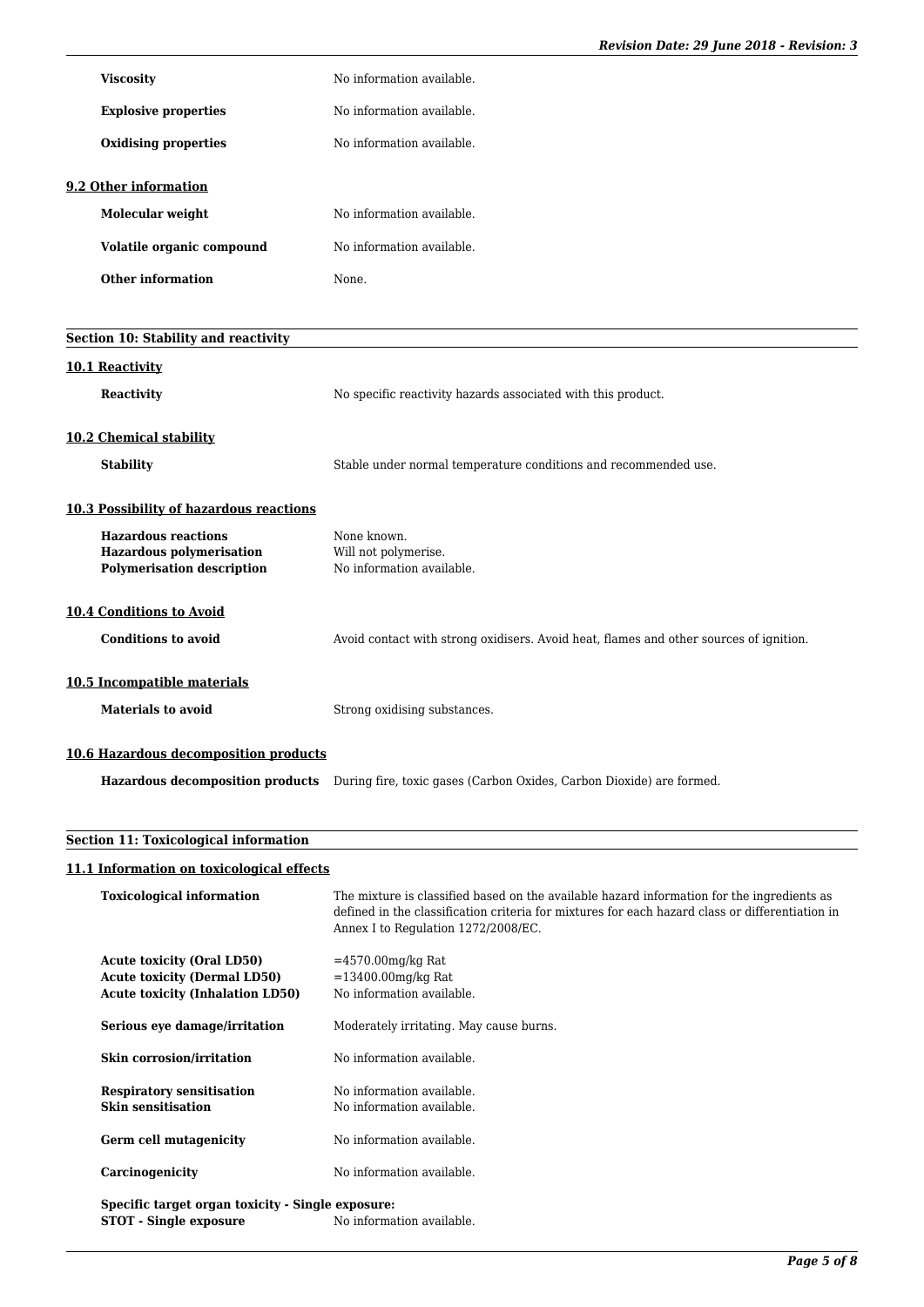# **Specific target organ toxicity - Repeated exposure:**<br>**STOT - Repeated exposure** No information available. **STOT - Repeated exposure Inhalation** Vapours may cause headache, fatigue, dizziness and nausea.<br> **Ingestion** May cause discomfort if swallowed. **Ingestion** May cause discomfort if swallowed. **Skin contact** Prolonged contact may cause redness, irritation and dry skin.

**Eye contact** May cause severe irritation to eyes. **Waste management** When handling waste, consideration should be made to the safety precautions applying to handling of the product. **Routes of entry** Skin and/or Eye Contact **Target organs** Eyes, Skin, Inhalation and Ingestion. Aspiration hazards: No information available. **Reproductive toxicity:** No information available.

## **Section 12: Ecological information**

## **12.1 Toxicity**

| <b>Acute toxicity - Fish</b><br>Acute toxicity - Aquatic invertebrates No information available.<br><b>Acute toxicity - Aquatic plants</b><br><b>Acute toxicity - Microorganisms</b><br><b>Chronic toxicity - Fish</b><br><b>Chronic toxicity - Aquatic</b><br>invertebrates<br><b>Chronic toxicity - Aquatic plants</b><br><b>Chronic toxicity - Microorganisms</b><br><b>Ecotoxicity</b><br>Eco toxilogical information | No information available.<br>No information available.<br>No information available.<br>No information available.<br>No information available.<br>No information available.<br>No information available.<br>The product components are not classified as environmentally hazardous. However, this does<br>not exclude the possibility that large or frequent spills can have a harmful or damaging<br>effect on the environment.<br>Not classified as dangerous for the environment according to the criteria of Regulation (EC)<br>No 1272/2008. |
|---------------------------------------------------------------------------------------------------------------------------------------------------------------------------------------------------------------------------------------------------------------------------------------------------------------------------------------------------------------------------------------------------------------------------|--------------------------------------------------------------------------------------------------------------------------------------------------------------------------------------------------------------------------------------------------------------------------------------------------------------------------------------------------------------------------------------------------------------------------------------------------------------------------------------------------------------------------------------------------|
| 12.2 Persistence and degradability                                                                                                                                                                                                                                                                                                                                                                                        |                                                                                                                                                                                                                                                                                                                                                                                                                                                                                                                                                  |
| Degradability<br><b>Biological oxygen demand</b><br><b>Chemical oxygen demand</b>                                                                                                                                                                                                                                                                                                                                         | There are no data on the degradability of this product.<br>No information available.<br>No information available.                                                                                                                                                                                                                                                                                                                                                                                                                                |
| 12.3 Bioaccumulative potential                                                                                                                                                                                                                                                                                                                                                                                            |                                                                                                                                                                                                                                                                                                                                                                                                                                                                                                                                                  |
| <b>Bioaccumulative potential</b><br><b>Bioaccumulation factor</b><br>Partition coefficient; n-<br><b>Octanol/Water</b>                                                                                                                                                                                                                                                                                                    | No data available on bioaccumulation.<br>No information available.<br>No information available.                                                                                                                                                                                                                                                                                                                                                                                                                                                  |
| 12.4 Mobility in soil                                                                                                                                                                                                                                                                                                                                                                                                     |                                                                                                                                                                                                                                                                                                                                                                                                                                                                                                                                                  |
| <b>Mobility</b>                                                                                                                                                                                                                                                                                                                                                                                                           | No information available.                                                                                                                                                                                                                                                                                                                                                                                                                                                                                                                        |
| 12.5 Results of PBT and vPvB assessment                                                                                                                                                                                                                                                                                                                                                                                   |                                                                                                                                                                                                                                                                                                                                                                                                                                                                                                                                                  |
|                                                                                                                                                                                                                                                                                                                                                                                                                           | Results of PBT and vPvB assessment The product does not contain any PBT or vPvB Substances.                                                                                                                                                                                                                                                                                                                                                                                                                                                      |
| 12.6 Other adverse effects                                                                                                                                                                                                                                                                                                                                                                                                |                                                                                                                                                                                                                                                                                                                                                                                                                                                                                                                                                  |
| <b>Other adverse effects</b>                                                                                                                                                                                                                                                                                                                                                                                              | None known.                                                                                                                                                                                                                                                                                                                                                                                                                                                                                                                                      |
|                                                                                                                                                                                                                                                                                                                                                                                                                           |                                                                                                                                                                                                                                                                                                                                                                                                                                                                                                                                                  |

| Section 13: Disposal considerations |                                                                                                                     |
|-------------------------------------|---------------------------------------------------------------------------------------------------------------------|
| Waste management                    | When handling waste, consideration should be made to the safety precautions applying to<br>handling of the product. |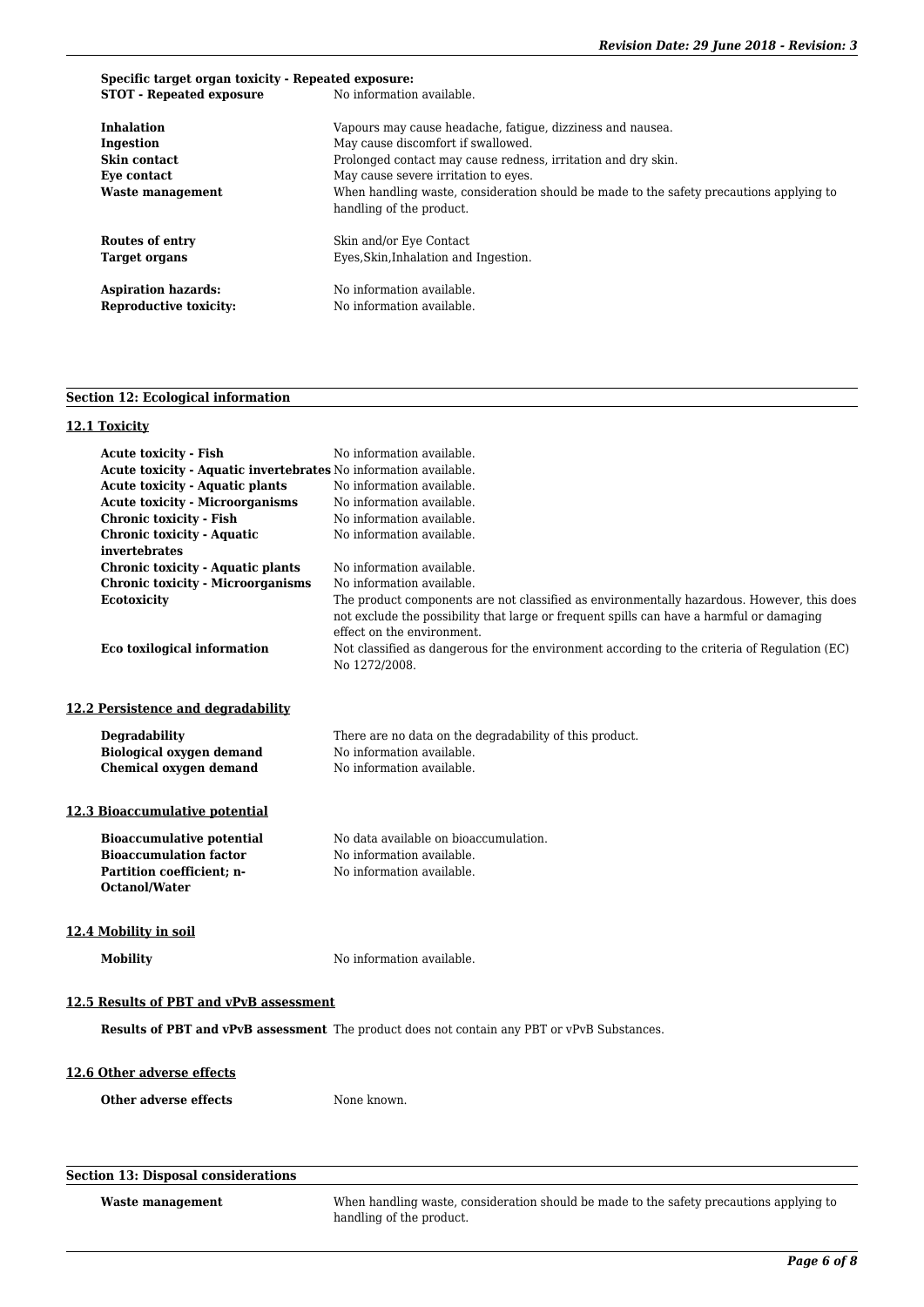# **13.1 Waste treatment methods**

**Disposal methods** Small amounts may be flushed with water to sewer. Larger volumes must be sent to approved plant for destruction.

| <b>Section 14: Transport information</b>                                                         |                                                                                         |
|--------------------------------------------------------------------------------------------------|-----------------------------------------------------------------------------------------|
| 14.1 UN number                                                                                   |                                                                                         |
| UN no. (ADR)<br>UN no. (IMDG)<br>UN no. (IATA)                                                   | UN1219<br>UN1219<br><b>UN1219</b>                                                       |
| 14.2 UN proper shipping name                                                                     |                                                                                         |
| ADR proper shipping name<br><b>IMDG</b> proper shipping name<br>IATA proper shipping name        | ISOPROPANOL (ISOPROPYL ALCOHOL)<br>ISOPROPANOL (ISOPROPYL ALCOHOL)<br>ISOPROPYL ALCOHOL |
| 14.3 Transport hazard class(es)                                                                  |                                                                                         |
| <b>ADR</b> class<br><b>IMDG</b> class<br><b>IATA</b> class                                       | 3<br>3<br>3                                                                             |
| <b>Transport labels</b>                                                                          |                                                                                         |
| 14.4 Packing group                                                                               |                                                                                         |
| <b>ADR/RID/ADN packing group</b><br><b>IMDG</b> packing group<br><b>IATA</b> packing group       | $\rm II$<br>$\rm II$<br>$\rm II$                                                        |
| <b>14.5 Environmental hazards</b>                                                                |                                                                                         |
| <b>ADR</b><br><b>IMDG</b><br><b>IATA</b>                                                         | No<br>No<br>N <sub>0</sub>                                                              |
| 14.6 Special precautions for user                                                                |                                                                                         |
| <b>EMS</b><br><b>Emergency action code</b><br>Hazard no. (ADR)<br><b>Tunnel restriction code</b> | F-E, S-D<br>A180<br>33<br>(D/E)                                                         |
|                                                                                                  | 14.7 Transport in bulk according to annex II of MARPOL73/78 and the IBC code            |

| <b>Section 15: Requlatory information</b>                                                           |                                                                                                                                                                                                                                                                                                                                                                                                                                                                                                     |  |  |
|-----------------------------------------------------------------------------------------------------|-----------------------------------------------------------------------------------------------------------------------------------------------------------------------------------------------------------------------------------------------------------------------------------------------------------------------------------------------------------------------------------------------------------------------------------------------------------------------------------------------------|--|--|
| 15.1 Safety, health and environmental regulations/Legislation specific for the substance or mixture |                                                                                                                                                                                                                                                                                                                                                                                                                                                                                                     |  |  |
| <b>EU</b> legislation                                                                               | Regulation (EC) No 1272/2008 of the European Parliament and of the Council of 16<br>December 2008 on classification, labelling and packaging of substances and mixtures,<br>amending and repealing Directives 67/548/EEC and 1999/45/EC, and amending Regulation<br>(EC) No 1907/2006 with amendments. The UN Globally Harmonized System (GHS) Safety<br>Data Sheet format (Annex IV) is implemented as Annex II of REACH EU No 453/2010 of 20th<br>May 2010 amending regulation (EC) No 1907/2006. |  |  |
| Approved code of practice                                                                           | 2016 Code of Practice for the Chemical Agents Regulations in accordance with section 60 of<br>the Safety, Health and Welfare at Work Act 2005 (No. 10 of 2005).                                                                                                                                                                                                                                                                                                                                     |  |  |
| <b>Chemical safety assessment</b>                                                                   | No chemical safety assessment has been carried out.                                                                                                                                                                                                                                                                                                                                                                                                                                                 |  |  |